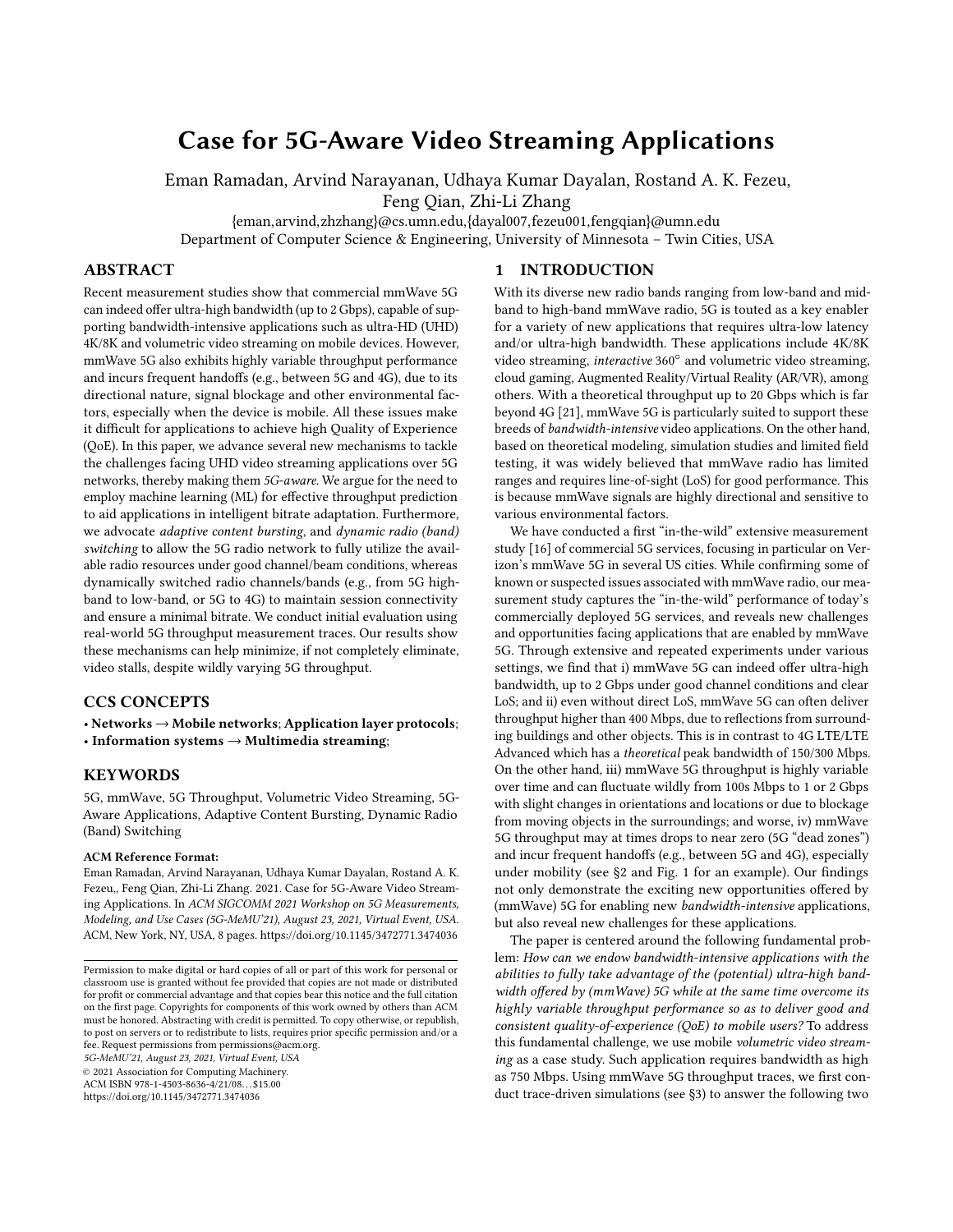basic questions: 1) are (volumetric) video streaming applications equipped with existing adaptive bitrate (ABR) algorithms ready to take advantage of 5G's high throughput? and 2) how does the wild throughput fluctuations affect the application performance from the perspective of QoE (measured in terms of video stall times)? Our investigation reveals that wild fluctuations in 5G throughput often lead to quick buffer depletion under poor channel conditions, especially when entering 5G "dead zones," thereby resulting in a large stall time that has a significant impact on user's QoE. Our findings illustrate that new mechanisms are needed to endow applications with the abilities to fully utilize the potential of 5G while overcoming its challenges. We refer to applications endowed with such capabilities as being 5G-aware.

We advocate new mechanisms to make applications 5G-aware ([§4\)](#page-2-1). We first note that ABR algorithms used in existing video streaming applications rely mostly on in-situ bandwidth "probing" for throughput estimation. The highly variable throughput performance of mmWave 5G, coupled with frequent handoffs, make such methods ineffectual [\[18\]](#page-6-2). We argue that a) more sophisticated machine learning (ML) methods for effective throughput prediction<sup>[1](#page-1-2)</sup> that can account for diverse environmental factors and be able to forecast 5G throughput over a longer time horizon are needed to aid applications in intelligent bitrate adaptation. Furthermore, we advocate b) adaptive content bursting – namely, employing (significantly) larger buffers (both at the client side as well as within the 5G radio network) – to allow the 5G radio network to fully utilize the available radio resources under good channel/beam conditions to burst as much content as needed to the client so as to prepare for and bridge over the 5G bandwidth troughs and dead zones. In addition, c) employing dynamic radio (band) switching (e.g., between 5G and 4G or between 5G high, mid, and low bands) is crucial in maintaining session connectivity and ensuring minimal bitrates.

We conduct trace-driven experiments ([§5\)](#page-3-0) to evaluate the efficacy of these strategies in overcoming the wild fluctuations of 5G throughput performance. Our experimental results demonstrate that these strategies can consistently deliver high video quality (compared to the theoretical optimal performance), and in particular, minimize, and even completely eliminate video stall times, despite 5G dead zones.

In summary, we identify both the opportunities and challenges offered by emerging 5G services, and call for new mechanisms to make applications 5G-aware – namely, enabling applications to take full advantages of opportunities offered by 5G while overcoming the new challenges it poses. Our study clearly constitutes only an initial step towards this direction – much more work needs to be done by the research community to make applications 5G-aware.

#### <span id="page-1-0"></span>2 CHARACTERISTICS OF 5G NETWORKS

5G-New Radio (5G-NR) supports a very wide range of frequency spectrum, right from the sub-6 GHz range (which includes both lowand mid- band 5G) to millimeter wave (mmWave) range. Due to the physical layer characteristics of wireless signal propagation, performance characteristics can dramatically vary across these different

<span id="page-1-1"></span>

Figure 1: 4G and 5G Throughput Traces While Walking.

bands. For example, 5G services deployed at the mmWave-range provides ultra-high bandwidth capacity however posses poor signal propagation characteristics thus leading to poor coverage. On the other hand, low-band 5G provides superior coverage but has low-bandwidth capacity. Using Android APIs, our measurement tool [\[17\]](#page-6-5) collects the following fields: timestamp, latitude, longitude, tower ID, mobility mode {i.e., walking, still, driving}, and active radio type {5G or 4G}. Experiments were conducted using a Samsung Galaxy S10 device with 5G capability. We refer to two of our recent measurement studies to understand the characteristics of 5G networks: (1) [\[16\]](#page-6-1) looked at the network performance of several commercial 5G carriers in the US including the mmWave-based 5G networks, (2) Lumos5G[\[15\]](#page-6-3) further conducts detailed impact factor analysis to understand how different UE-side factors (such as geolocation, mobility direction, speed, UE-Panel distance, etc.) impact mmWave 5G performance. In the context of this paper, we summarize the key findings of these studies.

(1) With a peak downlink throughput of ∼2 Gbps, mmWave 5G clearly shows its ability to provide ultra-high bandwidth. This is critical for bandwidth-hungry applications such as volumetric video streaming or real-time ultra-HD video streaming, which otherwise are not feasible using existing 4G/LTE services. (2) However, due to mmWave's signal propagation issues especially under mobility scenarios (e.g., driving or walking), mmWave 5G shows much higher throughput variation. For instance, comparing real-world throughput traces of 4G and 5G (see Fig. [1\)](#page-1-1), 5G reports a standard deviation of 579 Mbps compared to 59 Mbps for 4G. Similarly, due to the different 5G-NR bands that have implications on the coverage characteristics, 5G's performance characteristics can be tricky to map especially in the case of mmWave 5G. For instance, 5G throughput can suddenly drop to 0 Gbps where there is no mmWave coverage (referred to as 5G dead zones). In such spots, 4G/LTE might offer better performance than 5G (see Fig [1\)](#page-1-1). In other words, mmWave 5G shows wild and frequent fluctuations in performance which can potentially confuse network and application layer logic such as ABR video streaming potentially leading to under utilization of the channel bandwidth and resources provided by the carrier. These issues are inherent characteristics of 5G mmWave due to its physical nature. Such performance characteristics of commercial 5G coupled with the different deployment strategies (e.g., NSA  $v/s$  SA<sup>[2](#page-1-3)</sup>) have adverse implications on application performance that is not well explored or understood. We use volumetric video streaming application as a case study to first use real-world 5G traces to illustrate the new challenges posed by today's commercial 5G offerings. Secondly, we also propose new mechanisms that can help overcome them.

<span id="page-1-2"></span> $1$ In [\[15\]](#page-6-3) we have demonstrated that it is feasible to predict (mmWave) 5G throughput using machine learning algorithms with weighted average F1 score of above 0.95. Such high accuracy is shown to be adequate for video ABR adaptation [\[28\]](#page-6-4).

<span id="page-1-3"></span> $^{2}$ In this paper, we address mmWave's signal propagation characteristics which will remain the same regardless of its deployment strategy (NSA or SA).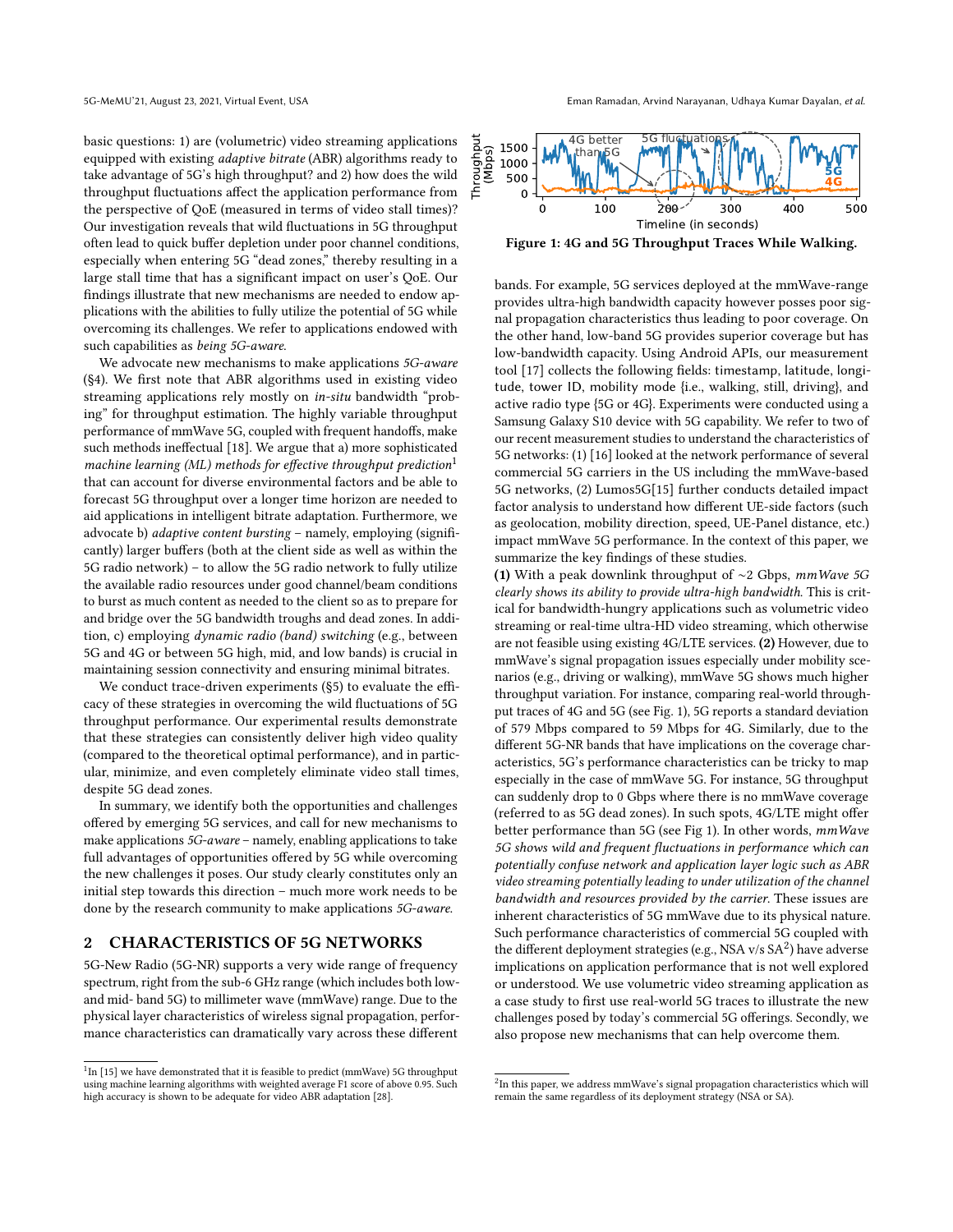# <span id="page-2-0"></span>3 VIDEO STREAMING PERFORMANCE UNDER 5G THROUGHPUT

Volumetric videos<sup>[3](#page-2-2)</sup> differ from regular and 360 $^{\circ}$  videos in that they are truly 3D, with each frame consisting of a 3D point cloud. During playback, users wearing a mixed reality (MR) headset can freely navigate themselves with six degrees of freedom (6 DoF) movement, gaining an immersive telepresence experience. A volumetric video can have 350K points per frame played at 30 frames per second (FPS). Each point takes 9 bytes (3 bytes for RGB color and 6 bytes for its 3D location). This yields a total of  $350K \times 30 \times 9 \times 8 = 756$  Mbps when uncompressed. While the 756 Mbps throughput requirement far exceeds the capacity of existing 4G LTE service, it is well within the ultra-high bandwidth offered by the commercial mmWave 5G service. Unfortunately, decoding (compressed) point cloud data requires heavy-weight algorithms such as octree [\[8,](#page-6-6) [13,](#page-6-7) [24\]](#page-6-8) that cannot be effectively supported by today's mobile phones at the 30 FPS frame rate [\[19\]](#page-6-9). Thus, streaming uncompressed volumetric videos to mobile phones is the only practical solution at the moment.

To understand the impact of the large, wild fluctuations of 5G throughput on existing video streaming applications, we use the  $5G$  trace from Fig.  $1^4$  $1^4$  as a representative trace to stream a volumetric video for 500 seconds played at a constant rate of 350K points per frame (see [§5.1](#page-3-1) for experiment settings). We measure the performance by total stall time; a stall (rebuffering) occurs for every missing frame at its playback time till the frame is downloaded from the server. This results in a total stall time of 90 seconds (18%).

Despite the very high throughput of 5G, this "non-smooth" QoE to users with frequent stalls is attributed to the sudden and quick drop in 5G throughput. Also, existing video streaming applications do not take full-advantage of the extra available throughput (that can reach as high as 2 Gbps) thus might end up being wasted. This is indicated in Fig. [2](#page-2-4) which shows that the maximum number of frames at any point in the buffer corresponds to 4.2 secs (i.e., 126 frames) which are not enough to cover long 5G dead zones which can extend to 20 secs. Only, when the network throughput varies "smoothly", client-side buffering would work reasonably well and help further "smooth out" the effects of short-term throughput fluctuations, which clearly is not the case for mmWave 5G. This raises the questions of i) how long the buffer should be to cover 5G dead zones, and ii) which bitrate quality to request as it affects the time and bandwidth required to download each frame.

The bitrate is often determined by the estimated throughput. However, traditional bandwidth estimation approaches which rely on the short-term past history and use methods like harmonic mean or other methods (e.g., [\[11\]](#page-6-10)) are not adequate for 5G throughput due to its wild and non-smooth variation. Moreover, 3G/4G networks can rely on location to predict the cellular performance [\[14,](#page-6-11) [25\]](#page-6-12), however mmWave 5G throughput is more complicated as it is affected by multiple factors and is very sensitive to the surrounding environment. Hence, traditional location-based prediction models are insufficient.

<span id="page-2-4"></span>

Figure 2: Buffer Occupancy During a 500 SEC Video Using 5G Throughput Shown in Fig. [1.](#page-1-1)

<span id="page-2-5"></span>

This trace-driven simulation points out both the opportunities and challenges in mmWave 5G, and shows that existing video streaming applications do not work well over mmWave 5G. Hence, we need to rethink about the way these applications are built to become 5G-aware. There is a need to come up with novel mechanisms to effectively utilize the extra high bandwidth offered by 5G whenever available while at the same time coping with the wild fluctuations and occasional "dead zones" to improve the user's QoE.

## <span id="page-2-1"></span>4 5G-AWARE VIDEO STREAMING

We propose new mechanisms to make bandwidth-intensive applications 5G-aware so as to take full advantage of 5G networks while overcoming their new challenges. First, we highlight the need for new ML throughput prediction mechanisms, then put forth several cross-layer mechanisms to effectively utilize the available radio resources and improve user's QoE despite 5G's high throughput variability and dead zones.

## 4.1 Need for ML 5G Throughput Prediction

Despite the wild variability of 5G throughput compared to 4G, our recent study [\[15\]](#page-6-3) argues, through extensive experiments and statistical analysis, that by controlling the key user-side (UE) factors affecting 5G, the throughput can largely be characterized and can be predictable. These key factors include for example user's geolocation, mobility mode, mobility speed, and user's compass direction. Then, it proposes  $Lumos5G - a$  composable machine learning framework which considers different combinations of contextual and environmental factors, and applies the state-of-the-art machine learning algorithms for making context-aware 5G throughput predictions with a higher accuracy over existing traditional prediction methods. As an example, Fig. [3](#page-2-5) shows the distribution (or spread) of variation seen in 5G throughput traces (aggregated using 40 runs collected over a span of 20 days) along a walking route: the dark center curve represents the average throughput and shaded areas represent the 25% to 75% percentile range. From this figure, we can notice that there are some patches when the throughput is consistently high, while others the throughput is consistently low.

<span id="page-2-2"></span> $^3\mathrm{A}$  sample of a high-quality volumetric video streaming can be found at [https://www.](https://www.youtube.com/watch?v=feGGKasvamg) [youtube.com/watch?v=feGGKasvamg.](https://www.youtube.com/watch?v=feGGKasvamg) <sup>4</sup>Throughout this paper, we use mobility traces to study and overcome the impact

<span id="page-2-3"></span>of 5G dead zones, on top of 5G throughput variability which occurs for stationary users. These user mobility scenarios are likely to happen for Autonomous Vehicle applications and vehicle to everything (V2X) technology.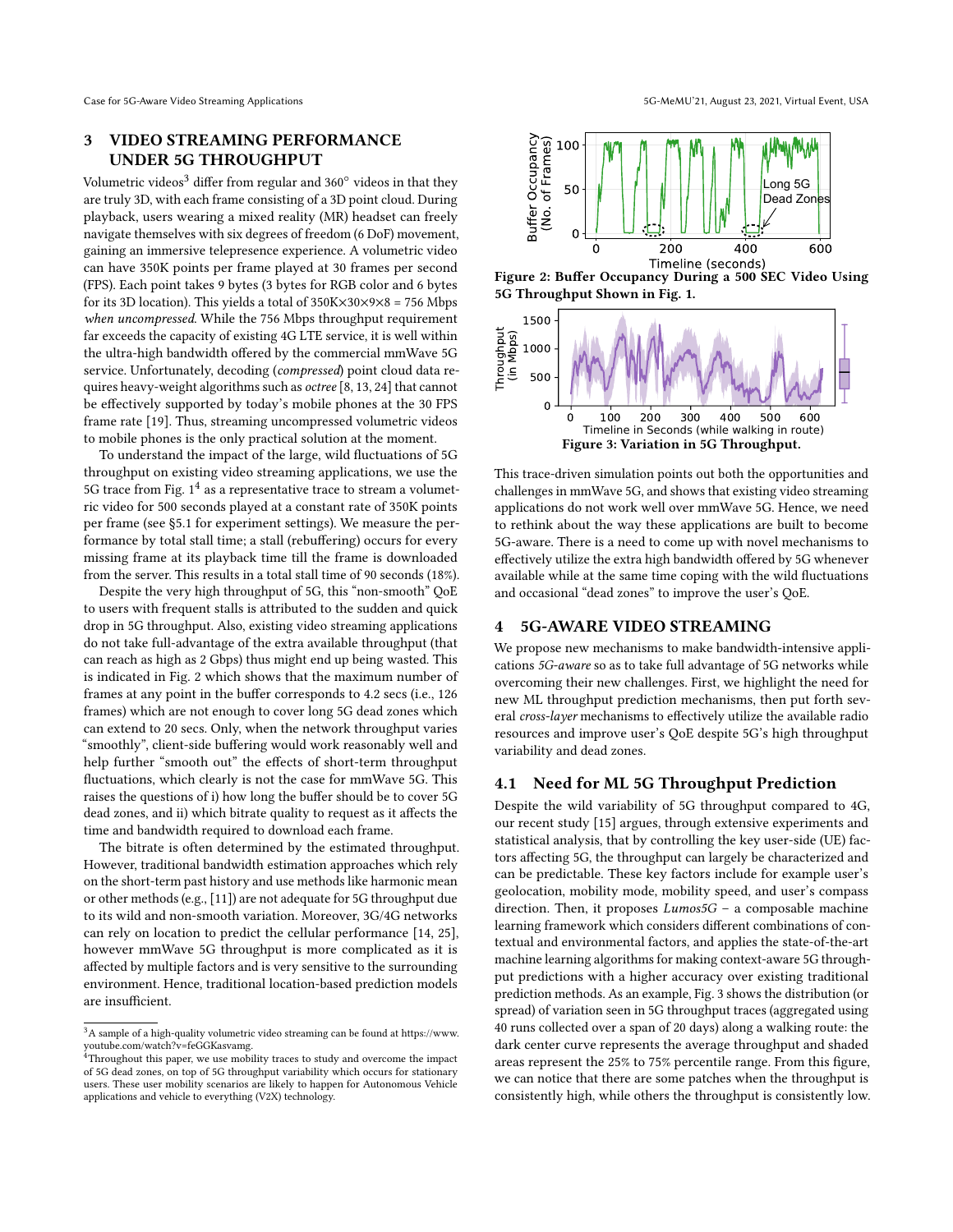Although not shown, we also observe that the throughput characteristics and variation drastically vary when the user is walking in the opposite direction. This signifies the importance of compass direction as a key factor in characterizing 5G throughput.

Ideally these ML models can be deployed at 5G base stations, users can collect the UE key factors, and report them to the 5G base station to train the ML models. In return, the user receives a bandwidth prediction map containing 5G dead zones (with a start position and a length) as well as the current/future throughput  $\frac{1}{2}$  prediction over a longer time horizon for different routes<sup>[5](#page-3-2)</sup>. With the ability to predict the near future 5G performance in/around the current user's location, video streaming applications can then make intelligent decisions to download video frames as explained next to provide exceptional QoE while at the same time adapt smoothly to 5G's high variation and fluctuations. Additionally, these throughput prediction models can also be used by cellular networks themselves for adaptive beam forming, resource allocation, preemptive handoffs, and improving network coverage.

#### 4.2 Adaptive Streaming Mechanisms

We put forth several mechanisms to enable applications to fully take advantage of ultra-high bandwidth afforded by (mmWave) 5G while also mitigate the impact of high throughput variability due to fast varying frequency radio bands.

• Adaptive Content Bursting. The goal of this mechanism is twofold: 1) to "burst" sufficient amount of application data to the 5G radio network so that the 5G radio resource control sub-layer can fully take advantage of available radio resources whenever possible, e.g., when a clear LoS path or good quality high-frequency channel is available; and 2) to bridge over 5G low-bandwidth troughs and "dead zones" by delivering as much data as needed to a user/UE when the channel conditions are good. Goal 1) requires provisioning larger buffer at the radio network, and is motivated by the fact that radio resource allocation and transmission scheduling are often based on the amount of per-user data in the radio network buffer. If a high-quality radio channel or LoS beam is available to a UE but there is little data in the per-user buffer, the 5G radio network cannot fully take advantage of the ultra-high bandwidth offered by 5G. Ensuring there is always sufficient data in the per-user buffer via adaptive content bursting will avoid such "lost opportunities". Goal 2) entails allocating larger buffer at the UE/client side. Clearly, for both to work effectively, the ability to predict channel conditions and (future) 5G throughput, e.g., based on the user orientation, mobility and environmental factors, with ML techniques, is crucial, so that the amount of burst data can be dynamically adapted to balance buffer requirement, QoE, and radio resource utilization.

• Dynamic Radio Switching. Through our extensive experiments, we find that in some patches while UE is connected to 5G (but with poor channel quality), 4G in fact yields a higher throughput (see Fig. [1\)](#page-1-1). In other times, UE may enter a 5G dead zone while still under 4G coverage. Hence proactively switching between 5G and 4G based on estimated/predicted channel conditions or throughput performance will be crucial in maintaining connectivity and ensuring a minimal bitrate, especially during user mobility. Likewise, dynamically switching between diverse radio channels/bands

<span id="page-3-2"></span> $5$ See [\[15\]](#page-6-3) for more details about the bandwidth prediction maps and ML deployment.

is also essential in coping with diverse and fast varying channel characteristics (e.g., bandwidth, bit error rate).

In a nutshell, we believe that combining these new (cross-layer) mechanisms, coupled with effective ML-based throughput prediction, will be the key to enable a new class of bandwidth-intensive applications such as volumetric video streaming. Incorporating these new mechanisms entails re-designing the adaptive bitrate (ABR) and other algorithms used in existing video streaming applications so that they can fully utilize the ultra-high bandwidth and other capabilities afforded by (mmWave) 5G, while also help them mitigate various PHY-layer challenges posed by mmWave 5G radio – in other words, making them 5G-aware.

## <span id="page-3-0"></span>5 EVALUATION

In this section, we conduct trace-driven experiments to demonstrate the benefits of these mechanisms. In particular, we investigate how effectively adaptive content bursting will allow the 5G network to fully take advantage of ultra-high bandwidth when available and help the application to bridge over 5G bandwidth troughs and dead zones. We will also use the real-world 5G/4G throughput traces we have collected to emulate dynamic radio (band) switching (between 5G and 4G) to examine its potential benefits in maintaining session connectivity and in further enhancing the user's QoE. These mechanisms will be aided by ML-based 5G throughput prediction [\[15\]](#page-6-3). We will in particular prioritize video stall times, and compare the results obtained with the theoretical bounds on the best video quality achieved without any stalls (see Appendix [A.1\)](#page-6-13).

## <span id="page-3-1"></span>5.1 Experimental Setup

Currently there is no way to do radio(band) switching, hence, we built our own emulated video player, using the TCP/IP protocol stack and C++, to fetch video frames from the server to show its effectiveness using real 5G commercial traces. The client player has a large playback buffer (virtually unlimited) to ensure our emulation's performance metrics are able to reflect the network's performance as opposed to the device's hardware specifications. Using our measurement tool, we have collected 4G and 5G traces simultaneously 3 times every day for more than 20 days using Samsung Galaxy S10 5G devices while walking in a dense 5G deployment area in downtown Minneapolis for Verizon's NSA 5G Service. These traces share a common behavior as shown in Fig. [3,](#page-2-5) hence we pick a representative 5G & 4G network traces shown in Fig. [1](#page-1-1) captured during our study while the user is walking at a speed of  $\approx$  1.4 m/s, and replay it using **tc** [\[6\]](#page-6-14) to throttle the bandwidth to match the 4G and 5G throughput. We use BBR as TCP congestion control algorithm developed by Google to reduce the impact of TCP slow start due to wild fluctuations. In these experiments, we request frames using constant bitrate  $($ i.e., all frames are requested with the same number of points per frame 350K), and we use the stall time (i.e., rebuffering duration) as a metric for user's QoE. We emulate watching the video using 3 modes: 1) 5G Only: by only using the 5G throughput trace shown in Fig. [1.](#page-1-1) 2) Dynamic 5G/4G Switching: with the bandwidth estimation knowledge, the player proactively switches between 4G and 5G networks depending on which one has the higher available bandwidth. 3) Content Bursting + Dynamic

<span id="page-3-3"></span><sup>6</sup> See Appendix [A.2](#page-7-1) for variable bitrate quality.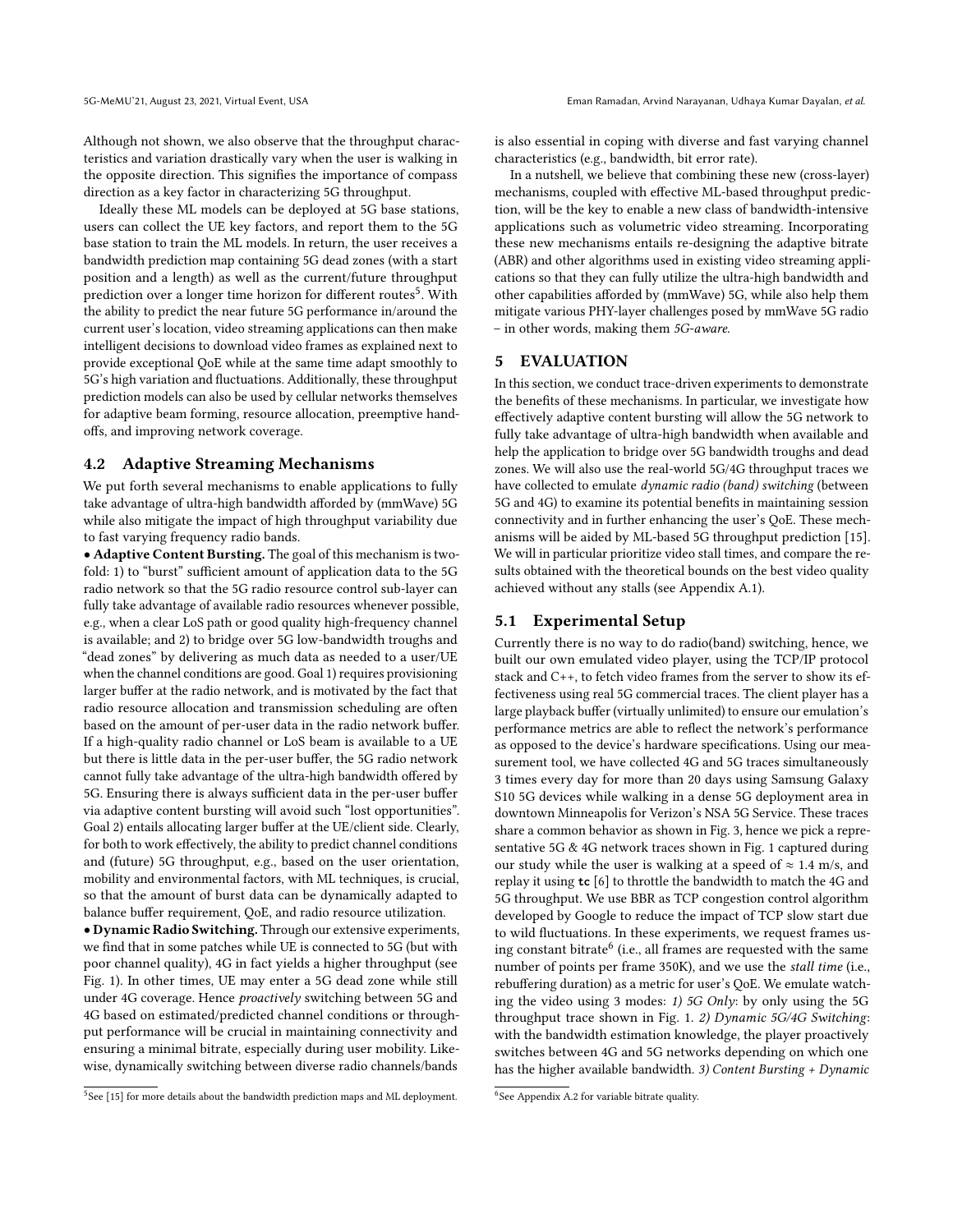Case for 5G-Aware Video Streaming Applications 5G-MeMU'21, August 23, 2021, Virtual Event, USA

<span id="page-4-0"></span>

Switching: in addition to the dynamic switching, the video player also proactively bursts future content as much as possible when extra high bandwidth is available as estimated by the bandwidth estimation module to handle the 5G dead zones shown in Fig. [1.](#page-1-1) We emulated a 500 seconds video requested at 350K points per frame for these modes, each experiment was repeated at least 3 times with minimal differences among runs, hence a representative run from each mode is shown in Fig. [4](#page-4-0) for buffer occupancy and stall time.

# 5.2 Experimental Results

• Buffer Occupancy and Stall Time. 1) 5G Only mode: Fig. [4a](#page-4-0) shows the user experiences a large stall time of around 90 secs (out of 8-min walk) with 17.92% of the video frames experiencing stalls. This is due to having a maximum throughput of 200 Mbps in 5G dead zones which is not enough to receive and play frames of 350K points which require a total of  $350K \times 30 \times 9 \times 8 = 756$  Mbps. Thus, the user has to wait till they pass these dead zones and get back 5G connectivity to resume fetching frames. Also, the buffer occupancy never exceeds 126 (i.e., a playback length of 4.2 secs) which is clearly not enough to cover 5G dead zones which have longer duration. 2) Dynamic Switching mode: Fig. [4b](#page-4-0) shows that with the bandwidth estimation knowledge, switching to 4G shields 5G dead zones reducing the stall time to 70 secs experienced by 14.04% of the video frames. This is attributed to 4G's omnidirectional radio which helps maintain the basic data connectivity during mobility. 3) Content Bursting + Dynamic Switching mode: Fig. [4c](#page-4-0) shows when the client player utilizes the ultra-high bandwidth of 5G to proactively request additional frames from the server, the stall time is reduced to 21 secs but was not completely eliminated. However, we can notice that the maximum buffer occupancy increased to 724 frames which helped overcome some 5G dead zones but not all.

• Selecting Appropriate Bitrate. Applying Theorem [1,](#page-6-15) listed in Appendix [A.1,](#page-6-13) to the given trace in Fig. [1,](#page-1-1) we found that requesting frames using the video quality at 300K points eliminates any stalls, while other higher video qualities always result in a stall time. Hence, we repeated the previous experiments by streaming the video using a quality of 300K points per frame with Content Bursting + Dynamic Switching mode. The stall time was completely eliminated while maintaining the full frame quality overcoming the throughput fluctuation and dead zones in the 5G throughput trace. We noticed that when the video quality increases, the buffer takes more time to build and consequently gets depleted quickly before/at



<span id="page-4-2"></span><span id="page-4-1"></span>

Figure 5: Radio Time for 4G and 5G During a 500 SEC Video Streamed With Quality 300K.

the dead zones increasing the stall time even when Content Bursting + Dynamic Switching mode is employed. The reason for this behavior is that requesting a bitrate higher than what can be supported by the available bandwidth prevents the buffer from building up as it requires more time to download each frame. Table [1](#page-4-1) summarizes the stall time for the different modes and video qualities.

• Radio Time for 4G & 5G. We use the time spent using each radio (4G/5G) shown in Fig. [5](#page-4-2) as a simplified representation for the consumed energy during streaming the video using 300K points per frame. When Dynamic 5G/4G Switching mode is used, 4G is enabled for a limited time when its throughput is higher than 5G, and the stall time is minimized to 52 secs and hence 5G radio time decreased. Using Content Bursting + Dynamic 5G/4G Switching leads to completely eliminating the stall time, and both radios were ON for the shortest time.

## 6 RELATED WORK

Several studies have been conducted on mmWave deployments from theoretical point of view [\[7,](#page-6-16) [9,](#page-6-17) [22,](#page-6-18) [23,](#page-6-19) [29,](#page-6-20) [31\]](#page-6-21), however, [\[16\]](#page-6-1) is the first measurement study on the performance of commercial 5G services by different US carriers. Using 5G traces, the authors in [\[18\]](#page-6-2) illustrate why current video streaming ABR algorithms do not work well with 5G mmWave. One of the main reasons is attributed to the inaccurate 5G throughput estimation, as was also shown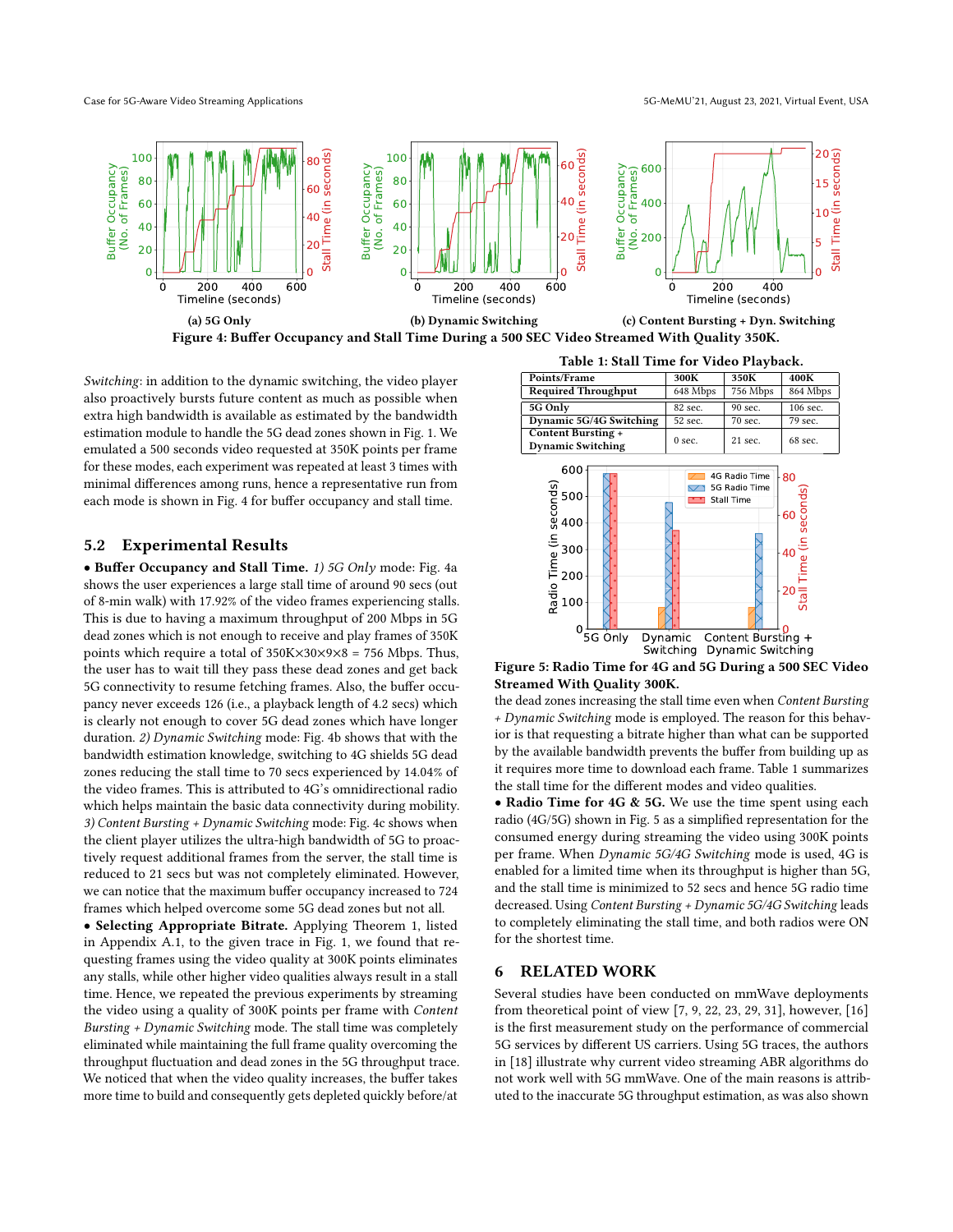by Zou et al. in [\[32\]](#page-6-22) that better throughput prediction can indeed improve the video performance in cellular networks. Lumos5G [\[15\]](#page-6-3) was the first ML model to predict 5G throughput with high accuracy illustrating the inefficiency of existing 3G/4G throughput prediction ML-based and data models which can only rely on user location [\[14,](#page-6-11) [25\]](#page-6-12). These studies further support our argument for the need to build robust 5G ML throughput prediction models in video streaming apps as well as the need for new mechanisms to make them 5G-aware.

Volumetric video streaming is a hot topic which has been recently investigated. For example [\[12\]](#page-6-23) proposes a manifest file format for volumetric video streaming following the DASH standard. Nebula [\[19\]](#page-6-9) utilizes edge servers to decode the 3D data and generates a 2D video instead. ViVo [\[10\]](#page-6-24) applies visibility-aware optimizations to enable real-time streaming. These techniques are complementary to our work and can be integrated with our proposed strategies. Other research studies focus on evaluating the QoE performance for video streaming using simulated 5G traces such as [\[20,](#page-6-25) [27\]](#page-6-26). To the best of our knowledge, our paper is the first to study the issues in using commercial mmWave 5G for volumetric video streaming using real-world 5G throughput traces, and propose new mechanisms to build 5G-aware applications.

#### 7 DISCUSSION & FUTURE WORK

In this section, we elaborate on future directions for video streaming applications to further enhance their performance.

• Scalable Video Coding (SVC). Most video players use advanced video coding (H.264/MPEG-4 AVC) standardized in 2003 [\[1\]](#page-6-27) which encodes a video frame into different bitrate versions independently of each other leading to redundant information. A major drawback in AVC encoding is that it cannot adapt to the high fluctuations of 5G bandwidth. Thus, another alternative encoding Scalable Video Coding (SVC) was developed which is an extension to H.264 standardized in 2007 [\[26\]](#page-6-28). In SVC, a frame is encoded in a base layer (lowest quality), and multiple enhancement layers which can be used to improve the quality in an incremental way. For each frame, if the base layer is missing at the playback time, a stall will occur; if the higher-quality enhancement layers are missing but not the base layer, the frame will be played at a low quality to avoid stalls; if all layers are present, the frame will be played at the original (highest) quality. This resolves the wasted bandwidth problem of AVC by using layering technique and hence can just download the additional layers up to the specified quality level. SVC comes at the cost of decoding overheads at the client, however nowadays hardware decoders using GPU are available in smart phones.

• Adaptive Bitrate Algorithms (ABR). When the available bandwidth changes, instead of prefetching frames with a constant bitrate, a more judicious decision can be made to decide which quality to use based on the predicted future bandwidth, its variability, and the buffer occupancy. Thus, avoid requesting frames with the highest quality which yields only few frames in the buffer that will be depleted quickly. The goal is to develop an adaptive algorithm which can avoid stalls while at the same time deliver the highest possible quality with smooth quality variation instead of frequent changes from the highest quality to the lowest quality which degrade user's QoE (see Appendix [A.2](#page-7-1) for more details).

• Multi-Band Aggregation. 5G supports a broad and diverse range of frequency spectrum. The low-band frequency provides maximum coverage but limited bandwidth, while high-band provides very high bandwidth but its signals are highly sensitive and vulnerable to obstacles thus limiting its coverage. Between both these extremes lies the mid-band range, which provides higher bandwidth capacity than low-band & better coverage than high-band. Since the debut of commercial 5G deployments, carriers supported a single class of frequency range. While high-band (mmWave) range can provide very high bandwidth capacity, its suffers from limited coverage. Hence, several carriers now consider deploying multiple classes to leverage multiple frequency bands which is known as multi-band 5G, enabling carriers to aggregate multiple channels to achieve higher data rates. In such situations, low-band and midband 5G will allow carriers to provide stable 5G service with wider coverage, while offering mmWave 5G to support bandwidth-heavy applications [\[2,](#page-6-29) [4,](#page-6-30) [5\]](#page-6-31). Multi-band 5G is now also supported by 5G chip manufacturers who have developed a single-chip which supports multi-band, e.g., Qualcomm's Snapdragon X55 5G modem-RF supports both mmWave and sub-6 GHz 5G new radio [\[3\]](#page-6-32). Streaming uncompressed volumetric videos makes it easier to adopt a flexible, layered approach for multi-band 5G deployment and video bitrate adaptation. Low-band and reliable radio channels with good conditions can be used to stream the base layer with the minimum video quality & bandwidth requirement, while simultaneously midband/high-band 5G are used to stream higher quality enhancement layers by dynamically adapting to the available network bandwidth through adjusting the resolution (i.e., increasing or decreasing the number of points) of an entire (or portions of) 3D video frame.

• Cross-layer Design. Due to the new challenges posed by 5G, we believe cross-layer mechanisms are required to improve user's QoE such as e.g., dynamic radio resource allocation (see [\[30\]](#page-6-33) for discussion), PHY-layer/MAC-Layer/RRC-Layer info passed to the transport layer so that congestion control (CC) algorithms can work well. E.g., due to frequent handoffs in mmWave 5G, packet loss might affect the congestion window (cwnd). If signal strength improves and if we know it is going to be stable, then we might want to increase the cwnd sooner than following the CC algorithm approach which might under-utilize the available bandwidth.

#### 8 CONCLUSION

This paper points out both the opportunities for UHD video streaming applications as well as the challenges they face in mmWave 5G affecting their performance. We argued for the need to shift the way we develop applications for 5G to utilize ML throughput prediction, adaptive content bursting, dynamic radio(band) switching to make video streaming applications 5G-aware. Using real-world 5G traces, our results show these mechanisms can improve user's QoE, despite wildly varying 5G throughput.

## ACKNOWLEDGMENTS

We thank our shepherd Özgü Alay and the anonymous reviewers for their insightful suggestions and feedback. This research was in part supported by NSF under Grants CNS-1903880, CNS-1915122, CNS-1618339, CNS-1617729, CNS-1814322, CNS-1831140, CNS-1836772, and CNS-1901103.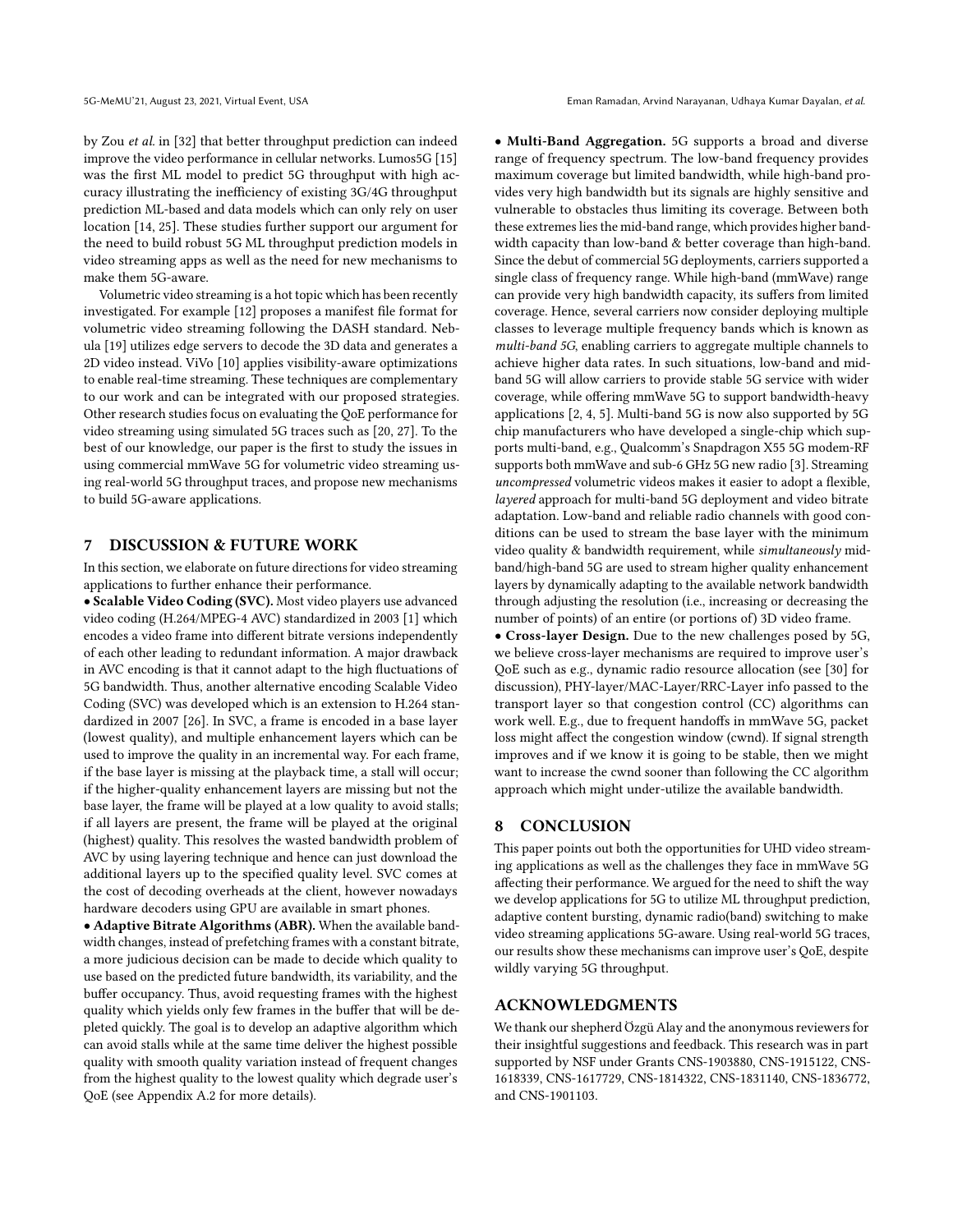#### REFERENCES

- <span id="page-6-27"></span>[1] 2003. H.264/MPEG-4 AVC. Retrieved July 2021 from [http://handle.itu.int/11.1002/](http://handle.itu.int/11.1002/1000/6312) [1000/6312](http://handle.itu.int/11.1002/1000/6312)
- <span id="page-6-29"></span>[2] 2019. 5G Low Latency Requirements. Retrieved July 2021 from [https://](https://broadbandlibrary.com/5g-low-latency-requirements/) [broadbandlibrary.com/5g-low-latency-requirements/](https://broadbandlibrary.com/5g-low-latency-requirements/)
- <span id="page-6-32"></span>[3] 2019. Snapdragon X55 5G modem-RF system. Retrieved July 2021 from [https:](https://www.qualcomm.com/products/snapdragon-x55-5g-modem) [//www.qualcomm.com/products/snapdragon-x55-5g-modem](https://www.qualcomm.com/products/snapdragon-x55-5g-modem)
- <span id="page-6-30"></span>[4] 2019. The 5G Status Quo is Clearly Not Good Enough. Retrieved July 2021 from [https://www.t-mobile.com/news/the-5g-status-quo-is-clearly-not-good](https://www.t-mobile.com/news/the-5g-status-quo-is-clearly-not-good-enough)[enough](https://www.t-mobile.com/news/the-5g-status-quo-is-clearly-not-good-enough)
- <span id="page-6-31"></span>[5] 2020. 5G spectrum: strategies to maximize all bands. Retrieved July 2021 from [https://www.ericsson.com/en/networks/trending/hot-topics/5g-spectrum](https://www.ericsson.com/en/networks/trending/hot-topics/5g-spectrum-strategies-to-maximize-all-bands)[strategies-to-maximize-all-bands](https://www.ericsson.com/en/networks/trending/hot-topics/5g-spectrum-strategies-to-maximize-all-bands)
- <span id="page-6-14"></span>[6] 2021. Traffic Control in the Linux kernel. [https://linux.die.net/man/8/tc/.](https://linux.die.net/man/8/tc/) Last accessed July 2021.
- <span id="page-6-16"></span>[7] Sylvain Collonge, Gheorghe Zaharia, and G EL Zein. 2004. Influence of the human activity on wide-band characteristics of the 60 GHz indoor radio channel. IEEE Transactions on Wireless Communications 3, 6 (2004).
- <span id="page-6-6"></span>[8] T. Golla and R. Klein. 2015. Real-time point cloud compression. In 2015 IEEE/RSJ International Conference on Intelligent Robots and Systems (IROS). 5087–5092. <https://doi.org/10.1109/IROS.2015.7354093>
- <span id="page-6-17"></span>[9] Muhammad Kumail Haider, Yasaman Ghasempour, Dimitrios Koutsonikolas, and Edward W Knightly. 2018. Listeer: mmwave beam acquisition and steering by tracking indicator leds on wireless aps. In Proceedings of the 24th Annual International Conference on Mobile Computing and Networking. ACM.
- <span id="page-6-24"></span>[10] Bo Han, Yu Liu, and Feng Qian. 2020. ViVo: Visibility-Aware Mobile Volumetric Video Streaming. In ACM MobiCom.
- <span id="page-6-10"></span>[11] Qi He, Constantine Dovrolis, and Mostafa Ammar. 2005. On the predictability of large transfer TCP throughput. In ACM SIGCOMM Computer Communication Review, Vol. 35. ACM, 145–156.
- <span id="page-6-23"></span>[12] Mohammad Hosseini and Christian Timmerer. 2018. Dynamic Adaptive Point Cloud Streaming. In Proceedings of the 23rd Packet Video Workshop ( $P\hat{V}$ ). 6 pages.
- <span id="page-6-7"></span>[13] Yan Huang, Jingliang Peng, C. C. Jay Kuo, and M. Gopi. 2008. A Generic Scheme for Progressive Point Cloud Coding. IEEE Transactions on Visualization and Computer Graphics 14, 2 (March 2008), 440–453. [https://doi.org/10.1109/TVCG.](https://doi.org/10.1109/TVCG.2007.70441) [2007.70441](https://doi.org/10.1109/TVCG.2007.70441)
- <span id="page-6-11"></span>[14] Robert Margolies, Ashwin Sridharan, et al. 2016. Exploiting mobility in proportional fair cellular scheduling: Measurements and algorithms. IEEE/ACM Transactions on Networking (TON) 24, 1 (2016), 355–367.
- <span id="page-6-3"></span>[15] Arvind Narayanan, Eman Ramadan, et al. 2020. Lumos5G: Mapping and Predicting Commercial MmWave 5G Throughput. In ACM IMC'20.
- <span id="page-6-1"></span>[16] Arvind Narayanan, Eman Ramadan, Jason Carpenter, Qingxu Liu, Yu Liu, Feng Qian, and Zhi-Li Zhang. 2020. A First Look at Commercial 5G Performance on Smartphones. In Proceedings of The Web Conference 2020 (Taipei, Taiwan) (WWW '20). Association for Computing Machinery, New York, NY, USA, 894–905. <https://doi.org/10.1145/3366423.3380169>
- <span id="page-6-5"></span>[17] Arvind Narayanan, Eman Ramadan, Jacob Quant, Peiqi Ji, Feng Qian, and Zhi-Li Zhang. 2020. 5G Tracker – A Crowdsourced Platform to Enable Research Using Commercial 5G Services. In Proceedings of the ACM SIGCOMM 2020 Conference Posters and Demos (Virtual Event, USA) (SIGCOMM Posters and Demos '20). Association for Computing Machinery, Virtual Event, USA. <https://doi.org/10.1145/3405837.3411394>
- <span id="page-6-2"></span>[18] Arvind Narayanan, Xumiao Zhang, Ruiyang Zhu, Ahmad Hassan, Shuowei Jin, Xiao Zhu, Xiaoxuan Zhang, Denis Rybkin, Zhengxuan Yang, Z. Morley Mao, Feng Qian, and Zhi-Li Zhang. 2021. A Variegated Look at 5G in the Wild: Performance, Power, and QoE Implications. ACM SIGCOMM'21 (2021).
- <span id="page-6-9"></span>[19] Feng Qian, Bo Han, et al. 2019. Toward Practical Volumetric Video Streaming on Commodity Smartphones. In HotMobile.<https://doi.org/10.1145/3301293.3302358>
- <span id="page-6-25"></span>[20] J. Qiao, Y. He, and X. S. Shen. 2016. Proactive Caching for Mobile Video Streaming in Millimeter Wave 5G Networks. IEEE Transactions on Wireless Communications 15, 10 (2016), 7187–7198.<https://doi.org/10.1109/TWC.2016.2598748>
- <span id="page-6-0"></span>[21] Qualcomm. 2021. Everything You Need to Know About 5G. [https://www.](https://www.qualcomm.com/invention/5g/what-is-5g) [qualcomm.com/invention/5g/what-is-5g.](https://www.qualcomm.com/invention/5g/what-is-5g) Last accessed July 2021.
- <span id="page-6-18"></span>[22] Theodore S Rappaport, Felix Gutierrez, et al. 2013. Broadband millimeter-wave propagation measurements and models using adaptive-beam antennas for outdoor urban cellular communications. IEEE transactions on antennas and propagation 61, 4 (2013), 1850–1859.
- <span id="page-6-19"></span>[23] Theodore S Rappaport, Shu Sun, et al. 2013. Millimeter wave mobile communications for 5G cellular: It will work! IEEE access 1 (2013), 335–349.
- <span id="page-6-8"></span>[24] Ruwen Schnabel and Reinhard Klein. 2006. Octree-Based Point-Cloud Compression. In Proceedings of the 3rd Eurographics / IEEE VGTC Conference on Point-Based Graphics (Boston, Massachusetts) (SPBG'06). Eurographics Association, Goslar, DEU, 111–121.
- <span id="page-6-12"></span>[25] Aaron Schulman, Vishnu Navda, Ramachandran Ramjee, Neil Spring, Pralhad Deshpande, Calvin Grunewald, Kamal Jain, and Venkata N Padmanabhan. 2010. Bartendr: a practical approach to energy-aware cellular data scheduling. In Proceedings of the sixteenth annual international conference on Mobile computing and

networking. ACM, 85–96.

- <span id="page-6-28"></span>[26] Heiko Schwarz, Detlev Marpe, et al. 2007. Overview of the scalable video coding extension of the H. 264/AVC standard. IEEE Transactions on circuits and systems for video technology 17, 9 (2007), 1103–1120.
- <span id="page-6-26"></span>[27] Susanna Schwarzmann, Clarissa Cassales Marquezan, et al. 2019. Estimating Video Streaming QoE in the 5G Architecture Using Machine Learning. In Internet-QoE.
- <span id="page-6-4"></span>[28] Yi Sun, Xiaoqi Yin, Junchen Jiang, Vyas Sekar, Fuyuan Lin, Nanshu Wang, Tao Liu, and Bruno Sinopoli. 2016. CS2P: Improving video bitrate selection and adaptation with data-driven throughput prediction. In Proceedings of the 2016 ACM SIGCOMM Conference. 272–285.
- <span id="page-6-20"></span>[29] Sanjib Sur, Vignesh Venkateswaran, et al. 2015. 60 GHz indoor networking through flexible beams: A link-level profiling. In ACM SIGMETRICS Performance Evaluation Review, Vol. 43. ACM, 71–84.
- <span id="page-6-33"></span>[30] Zhi-Li Zhang, Udhaya K. Dayalan, Eman Ramadan, and Timothy J. Salo. 2021. Towards a Software-Defined, Fine-Grained QoS Framework for 5G and Beyond Networks. In Proceedings of the ACM SIGCOMM Workshop on Network Meets AI & ML (NetAI'21).
- <span id="page-6-21"></span>[31] Hang Zhao, Rimma Mayzus, Shu Sun, et al. 2013. 28 GHz millimeter wave cellular communication measurements for reflection and penetration loss in and around buildings in New York city. In ICC. 5163–5167. [https://doi.org/10.1109/ICC.2013.](https://doi.org/10.1109/ICC.2013.6655403) [6655403](https://doi.org/10.1109/ICC.2013.6655403)
- <span id="page-6-22"></span>[32] Xuan Kelvin Zou, Jeffrey Erman, Vijay Gopalakrishnan, Emir Halepovic, Rittwik Jana, Xin Jin, Jennifer Rexford, and Rakesh K. Sinha. 2015. Can Accurate Predictions Improve Video Streaming in Cellular Networks?. In Proceedings of the 16th International Workshop on Mobile Computing Systems and Applications (Santa Fe, New Mexico, USA) (HotMobile '15). Association for Computing Machinery, New York, NY, USA, 57–62.<https://doi.org/10.1145/2699343.2699359>

## A APPENDIX

# <span id="page-6-13"></span>A.1 Theoretical Bounds for Choosing Video Quality for 5G Throughput

Increasing the video quality (number of points for each frame) leads to increasing the stall time if the current network conditions can not support the requested quality as the client's buffer would not be able to maintain a threshold number of frames. Thus, selecting the appropriate quality given the network conditions is crucial as it impacts the user's QoE. We attempt to answer this question by considering an ideal case where we have perfect knowledge of the available 5G network throughput over a period of time, and derive theoretical bounds on the best video quality we can achieve without any stalls.

Suppose we start streaming a video of length  $T$  seconds at time  $t_{start}$ . With a start delay of *d* seconds, the playback begins at  $t_1 =$  $t_{start} + d$ , and ends at  $t_{end} = t_1 + T$ . Let F be the frame rate (e.g.,  $F = 30$ ;  $n = T * F$  is the total number of frames to be played, with a rate of one frame played every  $1/F$  seconds. (We will use  $\tau_k$ ,  $k = 1, ..., n$ , to denote the playback time of the *k*th frame, where  $\tau_1 = t_1$  and  $\tau_n = t_{end}$ .) Given a trace of available 5G bandwidth from  $t_{start}$  to  $t_{end}$  (see Fig. [1](#page-1-1) for example), we are interested in finding out what is the best achievable video quality  $Q$  defined as the highest constant (thus the "smoothest") bitrate without any stalls. We obtain the following theorem for the upper- and lower-bound of  $Q$  using content bursting to fully utilize the available bandwidth.

<span id="page-6-15"></span>THEOREM 1. Given a trace of (instantaneous) network throughput rate  $b(t)$ ,  $t_{start} \le t \le t_{end} (= t_{start} + d + T)$ , let  $B(t) = \int_{t_{start}}^{t} b(t) dt$ . Then the highest achievable constant bitrate without any stall is given by  $Q_* \le Q \le Q^*$ , where  $Q_* = \min_{1 \le k \le n} B(\tau_k)/k$  and  $Q^* = B(t_{end})/n$ , where  $n = T \times F$ .

We remark that in the statement of the theorem, we are ignoring the network latency (and round trip delays) between a mobile client and a video streaming server. We are essentially assuming that this